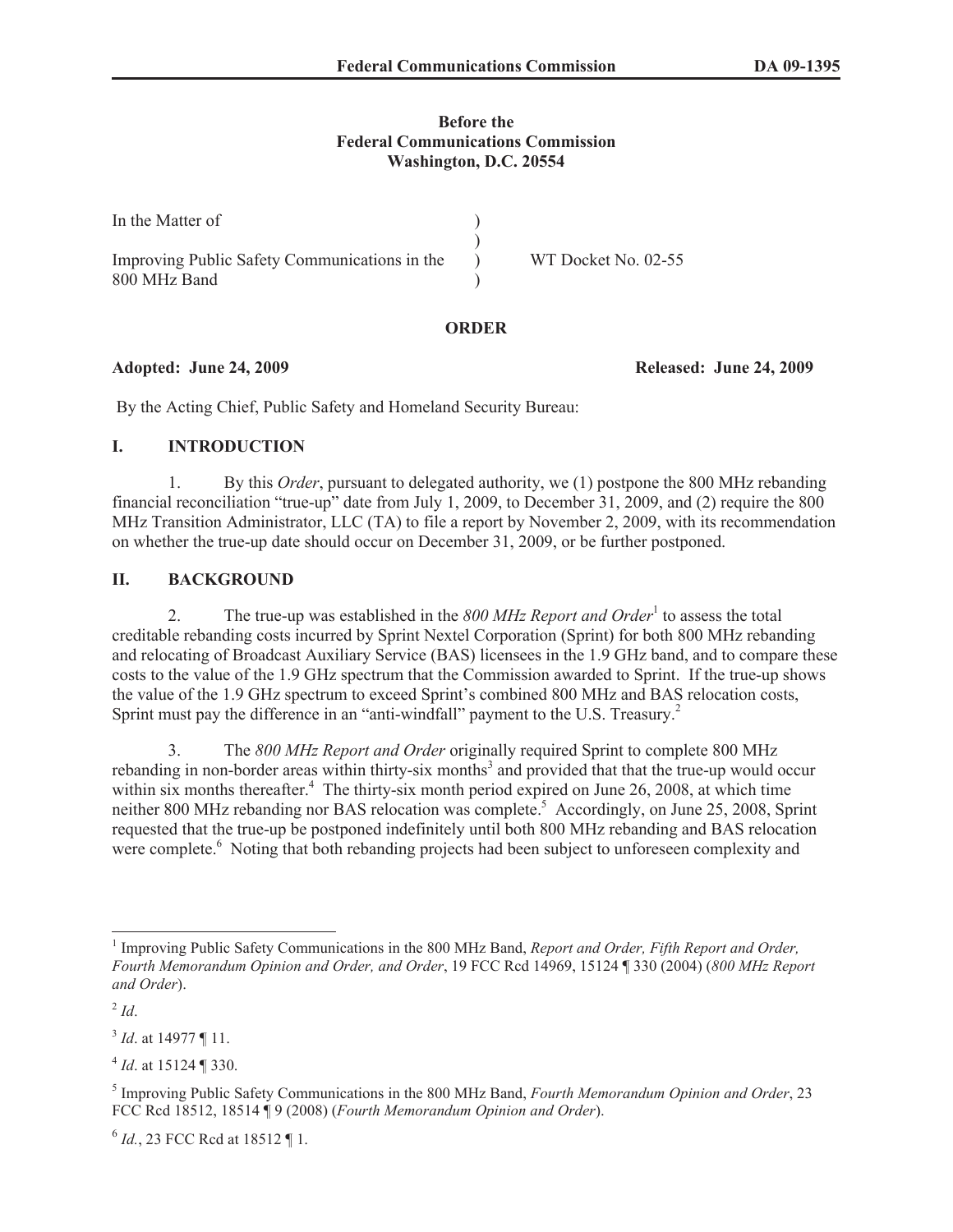delay, Sprint contended that conducting the true-up as scheduled would be premature and would fail to account for significant rebanding costs that Sprint had yet to incur.<sup>7</sup>

4. In its December 2009 *Fourth Memorandum Opinion and Order*, the Commission granted Sprint's request in part and extended the true-up date until July 1, 2009.<sup>8</sup> The Commission found that circumstances had changed since the establishment of the initial true-up schedule, and that neither 800 MHz rebanding nor BAS relocation had progressed sufficiently to justify conducting the true-up as originally scheduled. However, the Commission declined to postpone the true-up indefinitely, noting that Sprint could incur sufficient creditable costs before the completion of rebanding to allow the true-up to proceed.<sup>9</sup> The Commission therefore extended the true-up date until July 1, 2009, and directed the TA to file a report by May 1, 2009, with its recommendation on whether rebanding had progressed sufficiently that the true-up should be conducted on July 1, 2009, or whether it should be further postponed.<sup>10</sup> The Commission also delegated authority to the Bureau to consider and grant further extensions of the true-up deadline based on the TA's recommendation.<sup>11</sup>

5. The TA filed its report on May 1, 2009, recommending that the true-up be postponed until December 31, 2009.<sup>12</sup> The TA stated that while "there has been an incremental increase in the 800 MHz reconfiguration expenditures" since the release of the *Fourth Memorandum Opinion and Order*, "additional rebanding expenditures need to be made to provide a meaningful report of Sprint Nextel's total rebanding costs for both 800 MHz rebanding and for the relocation of BAS licensees."<sup>13</sup> The TA therefore proposed that the true-up date be postponed until December 31, 2009, and that the TA file a report by November 1, 2009, with its further recommendation on whether rebanding has made sufficient progress to proceed with the true-up or whether the true-up should again be postponed.<sup>14</sup>

## **III. DISCUSSION**

6. Based on the progress to date of 800 MHz rebanding and BAS relocation, we agree with the TA that a true-up of Sprint's rebanding expenditures as of July 1, 2009, would be premature because it would fail to take into account a large portion of Sprint's eventual cost obligation. While progress has been made in 800 MHz rebanding, a substantial number of licensees have yet to complete the process.<sup>15</sup>

 $^{11}$  *Id.* 

<sup>13</sup> *Id*. at 2.

 $^{14}$  *Id.* 

<sup>&</sup>lt;sup>7</sup> Id., 23 FCC Rcd at 18513-14 ¶ 6.

<sup>8</sup> *Id.*, 23 FCC Rcd at 18512 ¶ 1.

<sup>&</sup>lt;sup>9</sup> *Id.*, 23 FCC Rcd at 18515 ¶ 11.

<sup>10</sup> *Id*., 23 FCC Rcd at 18515 ¶ 12.

<sup>&</sup>lt;sup>12</sup> Recommendation to Postpone 800 MHz Rebanding Financial True-Up, WT Docket 02-55, filed May 1, 2009 by the 800 MHz Transition Administrator, LLC, at 2. The TA recommends that the "'true-up', if not further extended, be performed based on expenditures as of December 31, 2009 . . . [and] that the TA have six months from [that date] to submit a final 'true-up' report to the Commission." *Id*. at 1.

<sup>15</sup> *See* Quarterly Progress Report, filed June 19, 2009 by the 800 MHz Transition Administrator, LLC. *See also*  Improving Public Safety Communications in the 800 MHz Band, WT Docket 02-55, *Order,* DA 09-1297 (PSHSB, rel. June 9, 2009).